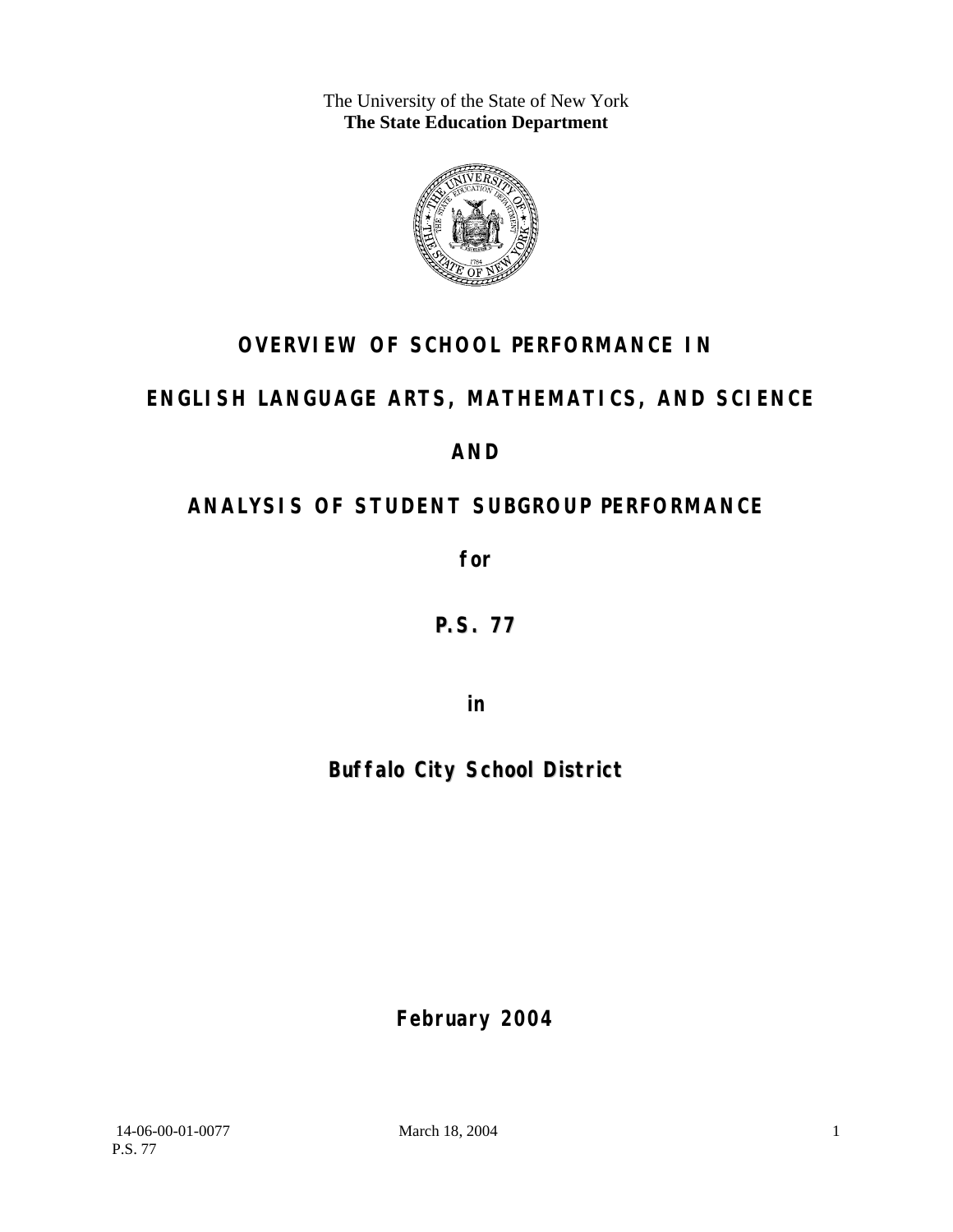#### **THE UNIVERSITY OF THE STATE OF NEW YORK**

#### **Regents of The University**

| Tonawanda             |
|-----------------------|
| Hollis                |
| Staten Island         |
| New Rochelle          |
| Peru                  |
| Huntington            |
| <b>North Syracuse</b> |
| New York              |
| <b>Belle Harbor</b>   |
| Buffalo               |
| Hartsdale             |
| Albany                |
| <b>Bronx</b>          |
| New York              |
| <b>Binghamton</b>     |
| Rochester             |

#### **President of The University and Commissioner of Education**

RICHARD P. MILLS

**Deputy Commissioner for Elementary, Middle, Secondary and Continuing Education**  JAMES A. KADAMUS

#### **Coordinator, School Operations and Management Services**

CHARLES SZUBERLA

#### **Coordinator, Information and Reporting Services**

MARTHA P. MUSSER

The State Education Department does not discriminate on the basis of age, color, religion, creed, disability, marital status, veteran status, national origin, race, gender, genetic predisposition or carrier status, or sexual orientation in its educational programs, services and activities. Portions of this publication can be made available in a variety of formats, including braille, large print or audio tape, upon request. Inquiries concerning this policy of nondiscrimination should be directed to the Department's Office for Diversity, Ethics, and Access, Room 530, Education Building, Albany, NY 12234. **Requests for additional copies of this publication may be made by contacting the Publications Sales Desk, Room 309, Education Building, Albany, NY 12234.** 

Please address all correspondence about this report that is not related to data corrections to:

*School Report Card Coordinator Information and Reporting Services Team New York State Education Department Room 863 EBA 89 Washington Avenue Albany, NY 12234*  E-mail: *RPTCARD@mail.nysed.gov*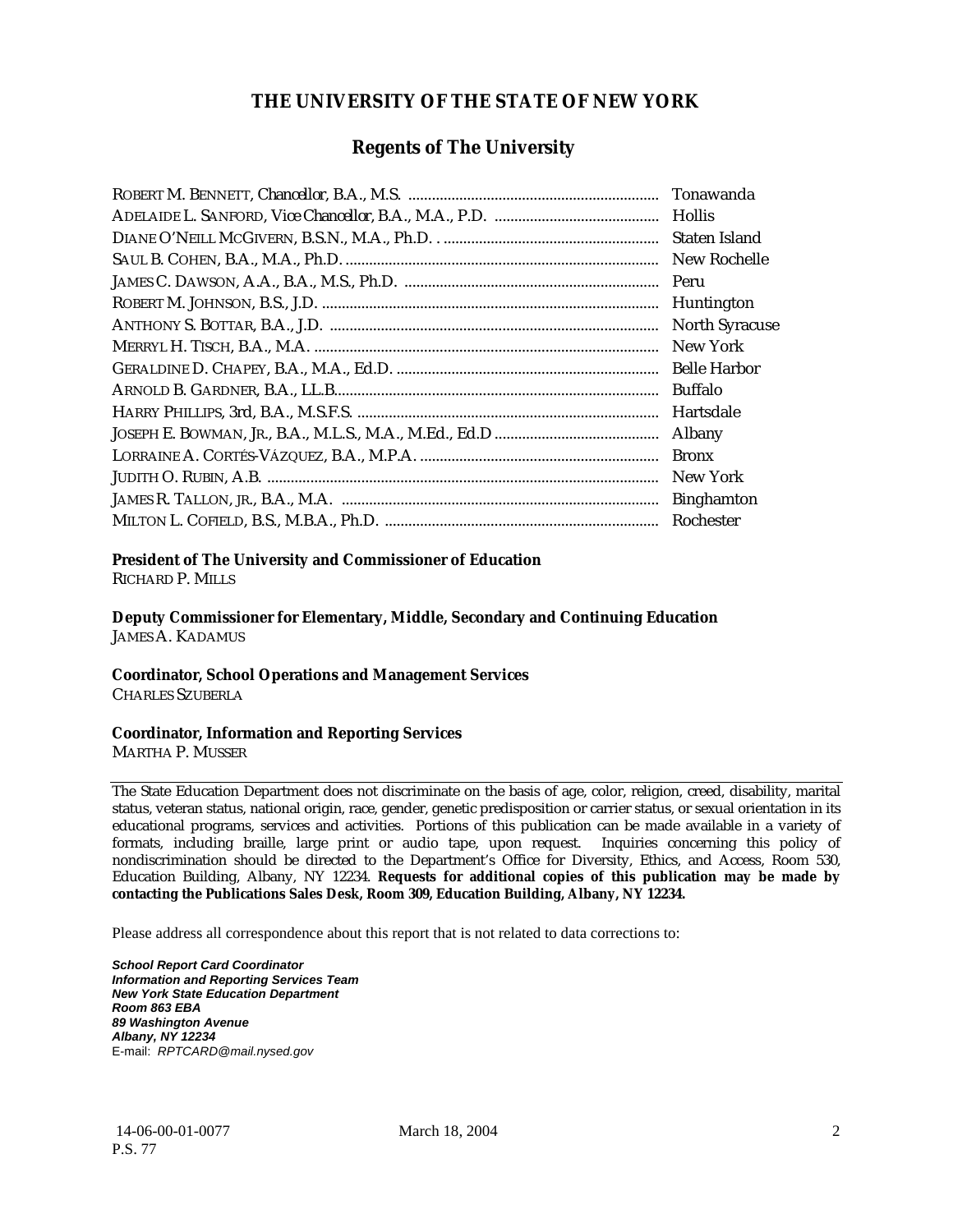The *New York State School Report Card* is an important part of the Board of Regents effort to raise learning standards for all students. It provides information to the public on student performance and other measures of school and district performance. Knowledge gained from the school report card on a school's strengths and weaknesses can be used to improve instruction and services to students.

The *New York State School Report Card* consists of three parts: the *Overview of School Performance in English Language Arts, Mathematics, and Science and Analysis of Student Subgroup Performance,* the *Comprehensive Information Report,* and the *School Accountability Report*. The *Overview and Analysis* presents performance data on measures required by the federal No Child Left Behind Act: English, mathematics, science, and graduation rate. Performance data on other State assessments can be found in the *Comprehensive Information Report*. The *School Accountability Report* provides information as to whether a school is making adequate progress toward enabling all students to achieve proficiency in English and mathematics.

State assessments are designed to help ensure that all students reach high learning standards. They show whether students are getting the foundation knowledge they need to succeed at the elementary, middle, and commencement levels and beyond. The State requires that students who are not making appropriate progress toward the standards receive academic intervention services.

In the *Overview*, performance on the elementary- and middle-level assessments in English language arts and mathematics and on the middle-level science test is reported in terms of mean scores and the percentage of students scoring at each of the four levels. These levels indicate performance on the standards from seriously deficient to advanced proficiency. Performance on the elementary-level science test is reported in terms of mean scores and the percentage of students making appropriate progress. Regents examination scores are reported in four score ranges. Scores of 65 to 100 are passing; scores of 55 to 64 earn credit toward a local diploma (with the approval of the local board of education). Though each elementary- and middle-level assessment is administered to students in a specific grade, secondary-level assessments are taken by students when they complete the coursework for the core curriculum. Therefore, the performance of students at the secondary level is measured for a student cohort rather than a group of students at a particular grade level. Students are grouped in cohorts according to the year in which they first entered grade 9.

The assessment data in the *Overview and Analysis* are for all tested students in the school, including general-education students and students with disabilities. In the *Overview*, each school's performance is compared with that of schools similar in grade level, district resources, and student needs as indicated by income and limited English proficiency (LEP) status. Each district's performance is compared with that of all public schools statewide. In the *Analysis*, performance is disaggregated by race/ethnicity, disability status, gender, LEP status, income level, and migrant status.

Explanations of terms referred to or symbols used in this part of the school report card may be found in the glossary on the last page. Further information on the school report card may be found in the guide, *Understanding Your School Report Card: February 2004*, available on the Information and Reporting Services Web site at www.emsc.nysed.gov/irts.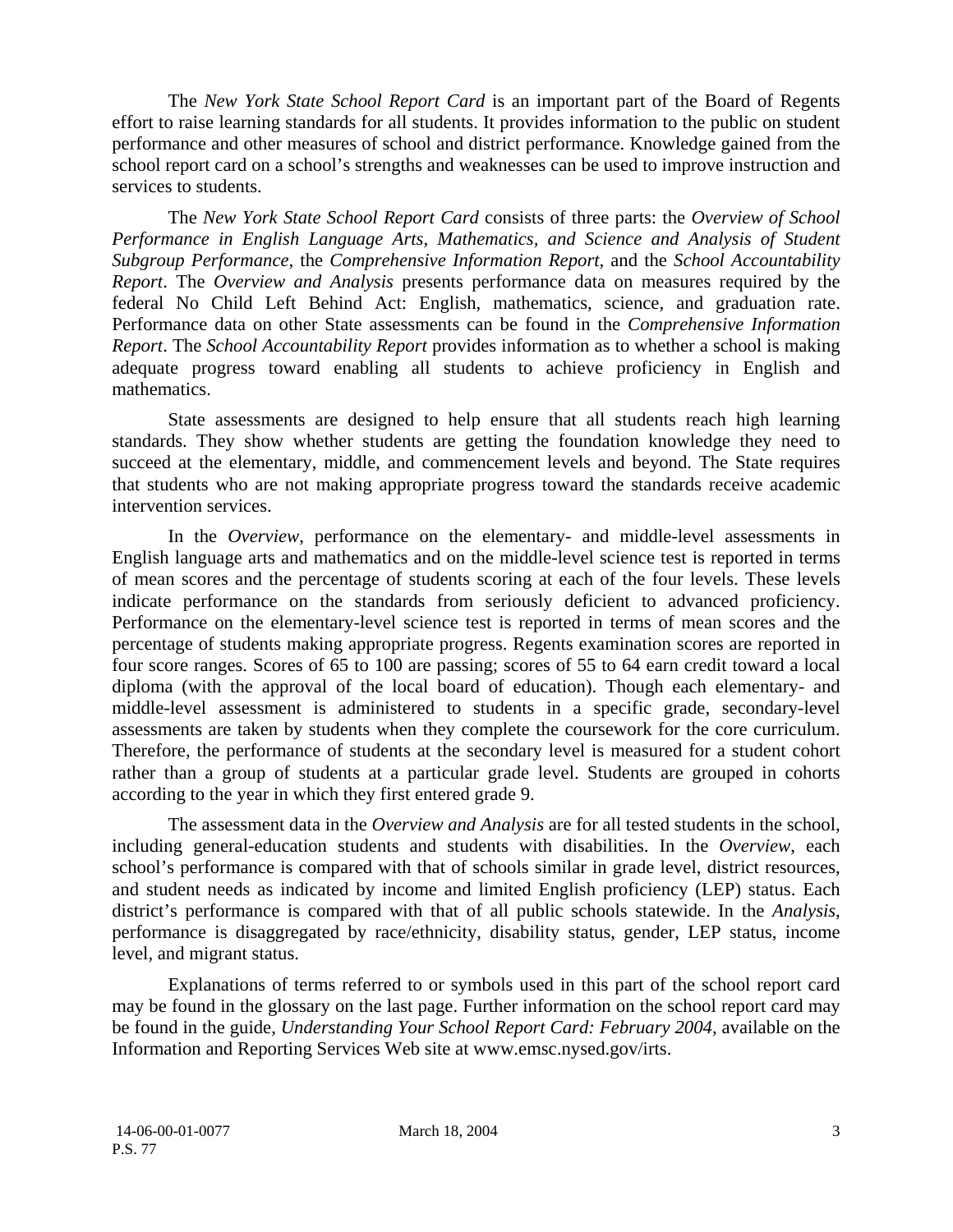# **Overview of School Performance in English Language Arts, Mathematics, and Science**

### **School Profile**

| Principal:<br><b>Phillip Friot</b> | (716)888-7118<br>Phone: |                           |
|------------------------------------|-------------------------|---------------------------|
| <b>Organization</b>                | Grade Range             | <b>Student Enrollment</b> |
| $2002 - 03$                        | PK-4                    | 494                       |

| 2001–02 School District-wide Total Expenditure per Pupil | \$12,201 |
|----------------------------------------------------------|----------|
|----------------------------------------------------------|----------|

#### **2002–03 Percentage of Core Classes Taught by Highly Qualified Teachers\***

| <b>Number of Core</b><br><b>Classes</b> | <b>Percent Taught</b><br>by Highly<br>Qualified<br><b>Teachers</b> |
|-----------------------------------------|--------------------------------------------------------------------|
|                                         |                                                                    |
| 39                                      | 85%                                                                |
|                                         |                                                                    |

\*For the 2002-03 school year, SED is reporting that teachers of core classes are highly qualified if they are certified to teach those classes. However, No Child Left Behind (NCLB) imposes requirements beyond certification for some teachers to be considered highly qualified. In future years, when New York State uses the NCLB criteria for reporting, certified teachers must fulfill all NCLB requirements to be counted as highly qualified.

#### **2002–03 Percentage of Teachers with No Valid Teaching Certificate\***

| Number of<br><b>Teachers</b> | <b>Percent with No</b><br><b>Valid Teaching</b><br><b>Certificate</b> |
|------------------------------|-----------------------------------------------------------------------|
| 39                           | 18%                                                                   |

\*This count includes teachers with temporary licenses who do not have a valid permanent, provisional, or transitional teaching certificate.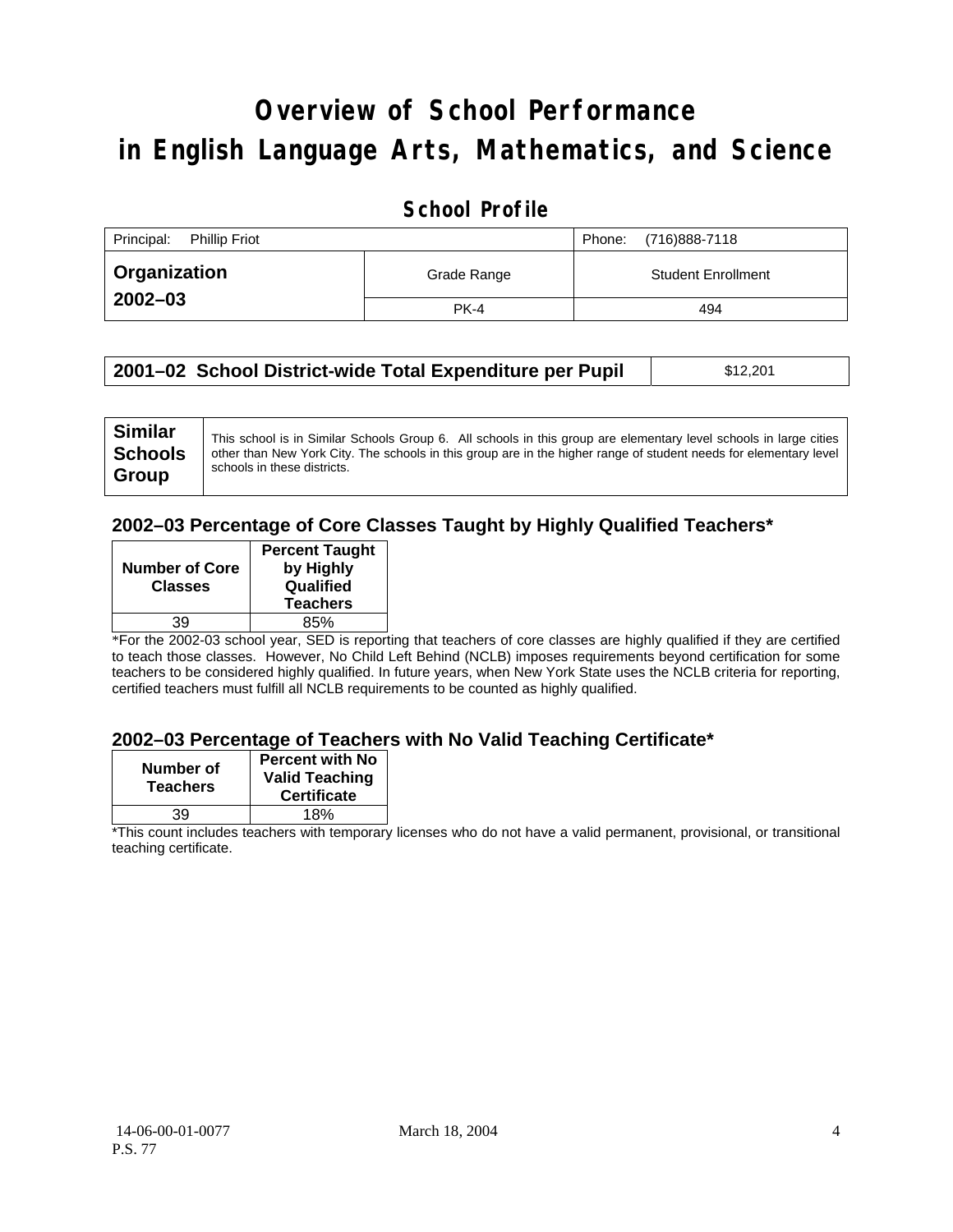English Language Arts



|                                             |                    | <b>Counts of Students Tested</b> |                    |                    |       |                   |
|---------------------------------------------|--------------------|----------------------------------|--------------------|--------------------|-------|-------------------|
| <b>Performance at</b><br><b>This School</b> | Level 1<br>455-602 | Level 2<br>603-644               | Level 3<br>645-691 | Level 4<br>692-800 | Total | <b>Mean Score</b> |
| Jan-Feb 2001                                | 14                 | 31                               | 18                 |                    | 68    | 630               |
| Jan-Feb 2002                                |                    | 31                               | 19                 |                    | 61    | 637               |
| Feb 2003                                    |                    | 24                               | 24                 |                    | 58    | 642               |

| Elementary-Level English Language Arts Levels — Listening, Reading, and Writing Standards |                                                                                                               |  |  |  |
|-------------------------------------------------------------------------------------------|---------------------------------------------------------------------------------------------------------------|--|--|--|
| Level 4                                                                                   | These students <b>exceed the standards</b> and are moving toward high performance on the Regents examination. |  |  |  |
| Level 3                                                                                   | These students meet the standards and, with continued steady growth, should pass the Regents examination.     |  |  |  |
| Level 2                                                                                   | These students <b>need extra help</b> to meet the standards and pass the Regents examination.                 |  |  |  |
| Level 1                                                                                   | These students have serious academic deficiencies.                                                            |  |  |  |

**Performance of Limited English Proficient Students Taking the New York State English as a Second Language Achievement Test (NYSESLAT) as the Measure of English Language Arts Achievement**

| Grade 4 | <b>Number</b><br>Tested | Level 1  | Level 2 | Level 3 | Level 4 |
|---------|-------------------------|----------|---------|---------|---------|
| 2003    | ົ<br>د∠                 | <u>_</u> | -       |         | 16      |

**Performance of Students with Severe Disabilities on the New York State Alternate Assessment (NYSAA) in English** 

| <b>Elementary Level</b> | <b>Number</b><br>Tested | <b>AA-Level 1</b> | AA-Level 2 | AA-Level 3 | AA-Level 4 |
|-------------------------|-------------------------|-------------------|------------|------------|------------|
| $2002 - 03$             |                         |                   |            |            |            |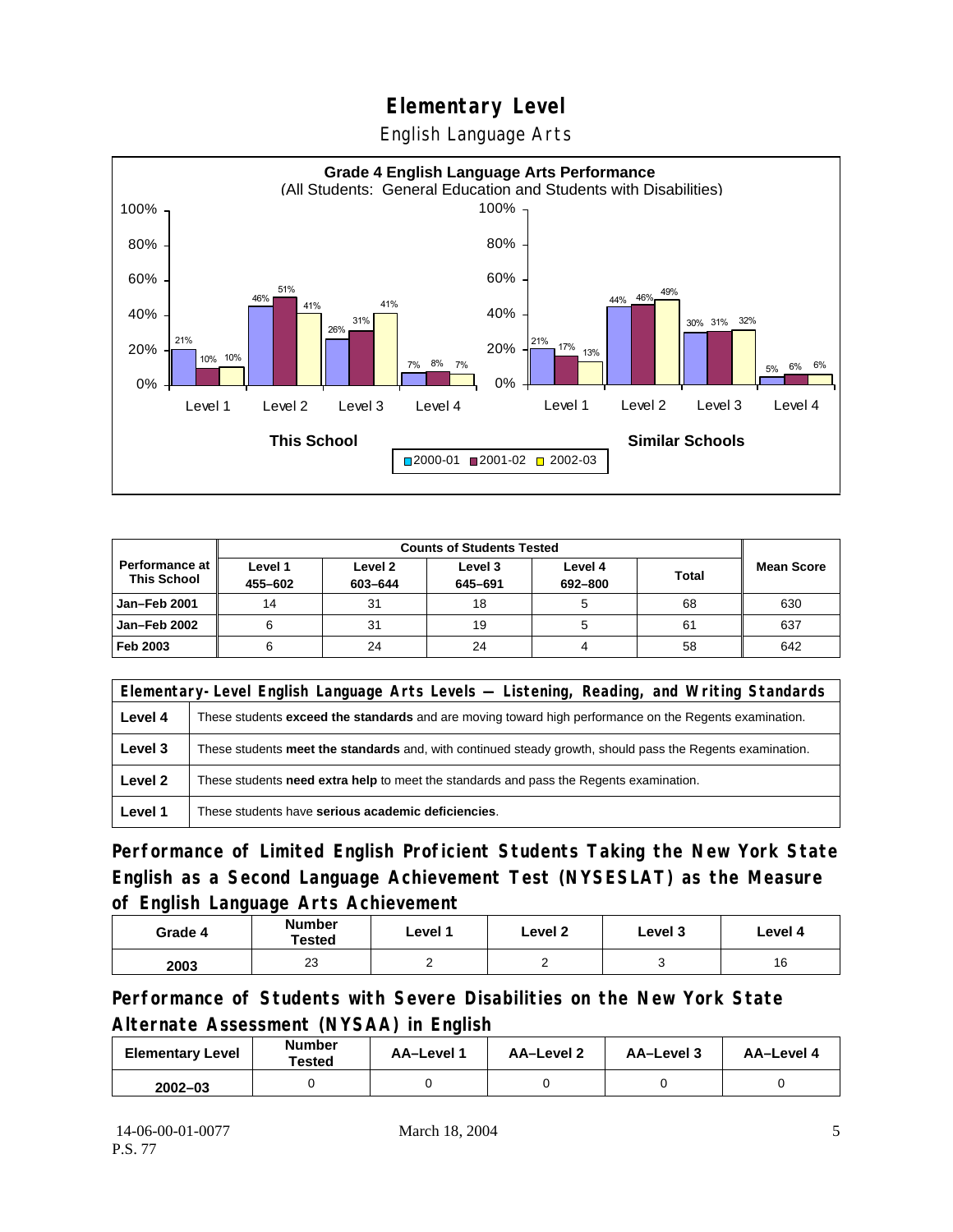#### Mathematics



|                                             | <b>Counts of Students Tested</b> |                    |                    |                    |              |                   |
|---------------------------------------------|----------------------------------|--------------------|--------------------|--------------------|--------------|-------------------|
| <b>Performance at</b><br><b>This School</b> | Level 1<br>448-601               | Level 2<br>602-636 | Level 3<br>637-677 | Level 4<br>678-810 | <b>Total</b> | <b>Mean Score</b> |
| <b>May 2001</b>                             | 16                               | 42                 | 30                 |                    | 91           | 626               |
| May 2002                                    | 8                                | 34                 | 30                 | 5                  |              | 632               |
| May 2003                                    | 10                               | 24                 | 37                 |                    | 80           | 641               |

|                                                                                                   | Elementary-Level Mathematics Levels -                                                                         |  |  |  |
|---------------------------------------------------------------------------------------------------|---------------------------------------------------------------------------------------------------------------|--|--|--|
|                                                                                                   | Knowledge, Reasoning, and Problem-Solving Standards                                                           |  |  |  |
| Level 4                                                                                           | These students <b>exceed the standards</b> and are moving toward high performance on the Regents examination. |  |  |  |
| Level 3                                                                                           | These students meet the standards and, with continued steady growth, should pass the Regents examination.     |  |  |  |
| Level 2<br>These students need extra help to meet the standards and pass the Regents examination. |                                                                                                               |  |  |  |
| Level 1                                                                                           | These students have serious academic deficiencies.                                                            |  |  |  |

### **Performance of Students with Severe Disabilities on the New York State Alternate Assessment (NYSAA) in Mathematics**

| <b>Elementary Level</b> | <b>Number</b><br>Tested | <b>AA-Level 1</b> | AA-Level 2 | AA-Level 3 | AA-Level 4 |  |
|-------------------------|-------------------------|-------------------|------------|------------|------------|--|
| $2002 - 03$             |                         |                   |            |            |            |  |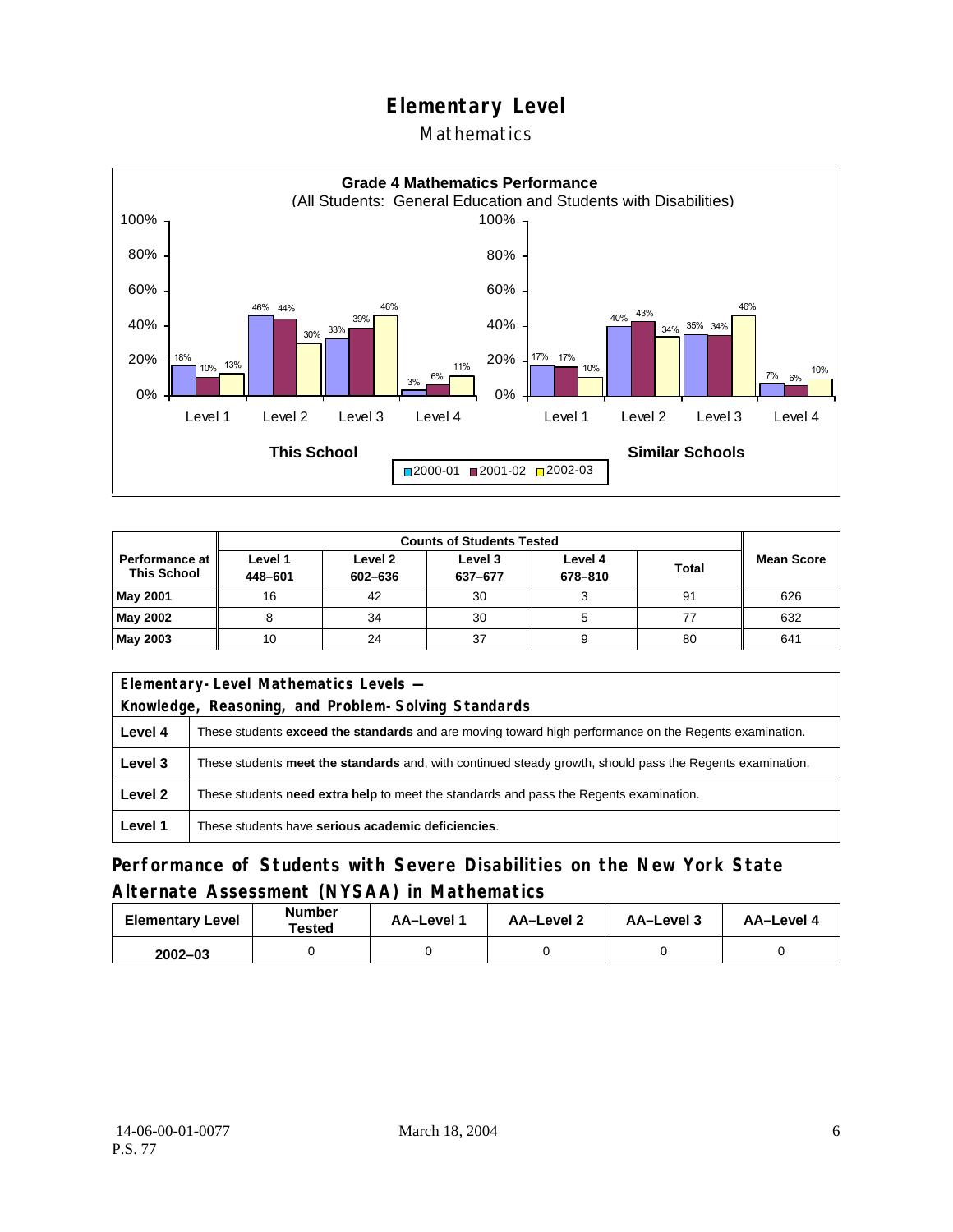Science Multiple-Choice



**All Students** 

|          |    | Number Tested   Number Above SDL   Mean Score |    |
|----------|----|-----------------------------------------------|----|
| May 2001 | 92 | 36                                            |    |
| May 2002 | 78 | 31                                            | つつ |
| May 2003 | 80 | 37                                            | 28 |

| Grade 4 Science - Knowledge, Reasoning, and Problem-Solving Standards |                                                                                                                                                                                                                                          |  |  |  |  |  |
|-----------------------------------------------------------------------|------------------------------------------------------------------------------------------------------------------------------------------------------------------------------------------------------------------------------------------|--|--|--|--|--|
| <b>Multiple-Choice</b><br><b>Test Component</b>                       | This component contains 45 multiple-choice questions based upon the New York State Elementary<br>Science Syllabus and referenced to the New York State Learning Standards for Mathematics, Science<br>and Technology (Elementary Level). |  |  |  |  |  |
| <b>State Designated</b>                                               | Students who correctly answer fewer than 30 of the 45 questions of the multiple-choice test component                                                                                                                                    |  |  |  |  |  |
| Level (SDL)                                                           | must receive academic intervention services in the following term of instruction.                                                                                                                                                        |  |  |  |  |  |
| <b>School Mean</b>                                                    | For the multiple-choice test component, the mean score is the average number of correct answers for                                                                                                                                      |  |  |  |  |  |
| <b>Scores</b>                                                         | students tested. If all tested students answered all questions correctly, this score would be 45.                                                                                                                                        |  |  |  |  |  |

### **Elementary Level**

#### Science Performance Test

The elementary-level science test is composed of two sections, the multiple-choice section (described above) and the performance test. The performance test is not used to determine the need for academic intervention services or for accountability purposes because not all students are administered the same three tasks.

| <b>All Students</b>                       |    |    |  |  |  |  |  |  |
|-------------------------------------------|----|----|--|--|--|--|--|--|
| <b>Number Tested</b><br><b>Mean Score</b> |    |    |  |  |  |  |  |  |
| May 2001                                  | 94 | 26 |  |  |  |  |  |  |
| May 2002                                  |    | 27 |  |  |  |  |  |  |
| <b>May 2003</b>                           | 'q |    |  |  |  |  |  |  |

#### **Performance of Students with Severe Disabilities on the New York State Alternate Assessment (NYSAA) in Science**

| <b>Elementary Level</b> | <b>Number</b><br>Tested | AA-Level 1 | <b>AA-Level 2</b> | AA-Level 3 | AA-Level 4 |  |
|-------------------------|-------------------------|------------|-------------------|------------|------------|--|
| $2002 - 03$             |                         |            |                   |            |            |  |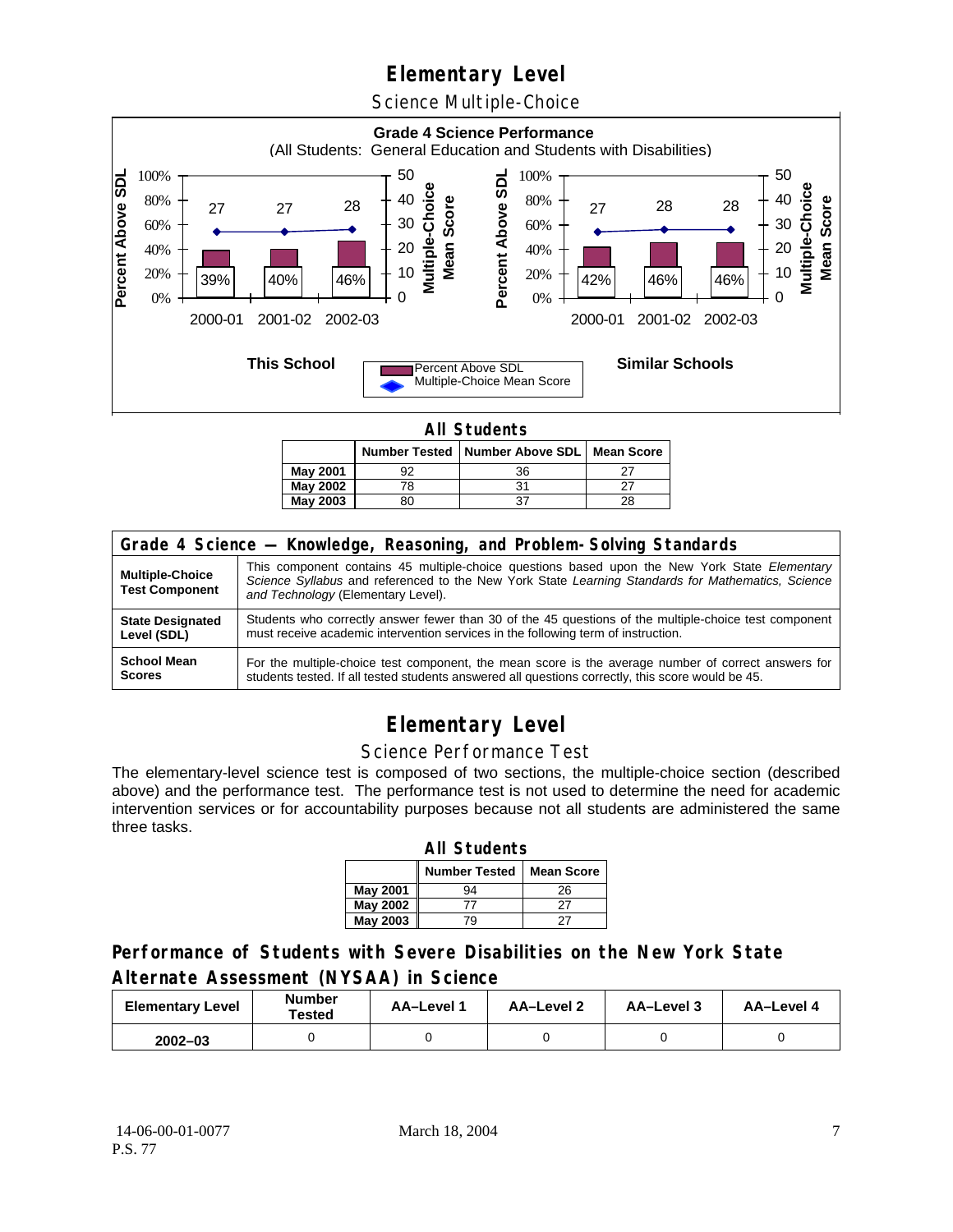# **Analysis of Student Subgroup Performance**

Historically, on State assessments the average performance of Black, Hispanic, and Native American students has been lower than that of White and Asian students. Similarly, students from lowincome families have not performed as well as those from higher income families. A high priority of the Board of Regents is to eliminate these gaps in student performance. In addition, Title I of the federal Elementary and Secondary Education Act includes explicit requirements "to ensure that students served by Title I are given the same opportunity to achieve to high standards and are held to the same high expectations as all students in each State."

This section of the school report card provides performance data for two years by racial/ethnic group, disability status, gender, English proficiency status, income level, and migrant status. The purpose of the student subgroup analyses is to determine if students who perform below the standards in any school tend to fall into particular groups, such as minority students, limited English proficient students, or economically disadvantaged students. If these analyses provide evidence that students in one of the groups achieve at a lower level than other students, the school and community should examine the reasons for this lower performance and make necessary changes in curriculum, instruction, and student support services to remedy these performance gaps. If your school did not report data for the 2002-03 school year for a subject and grade, a table showing data for subgroups in that subject and grade will not be included in the *Analysis*.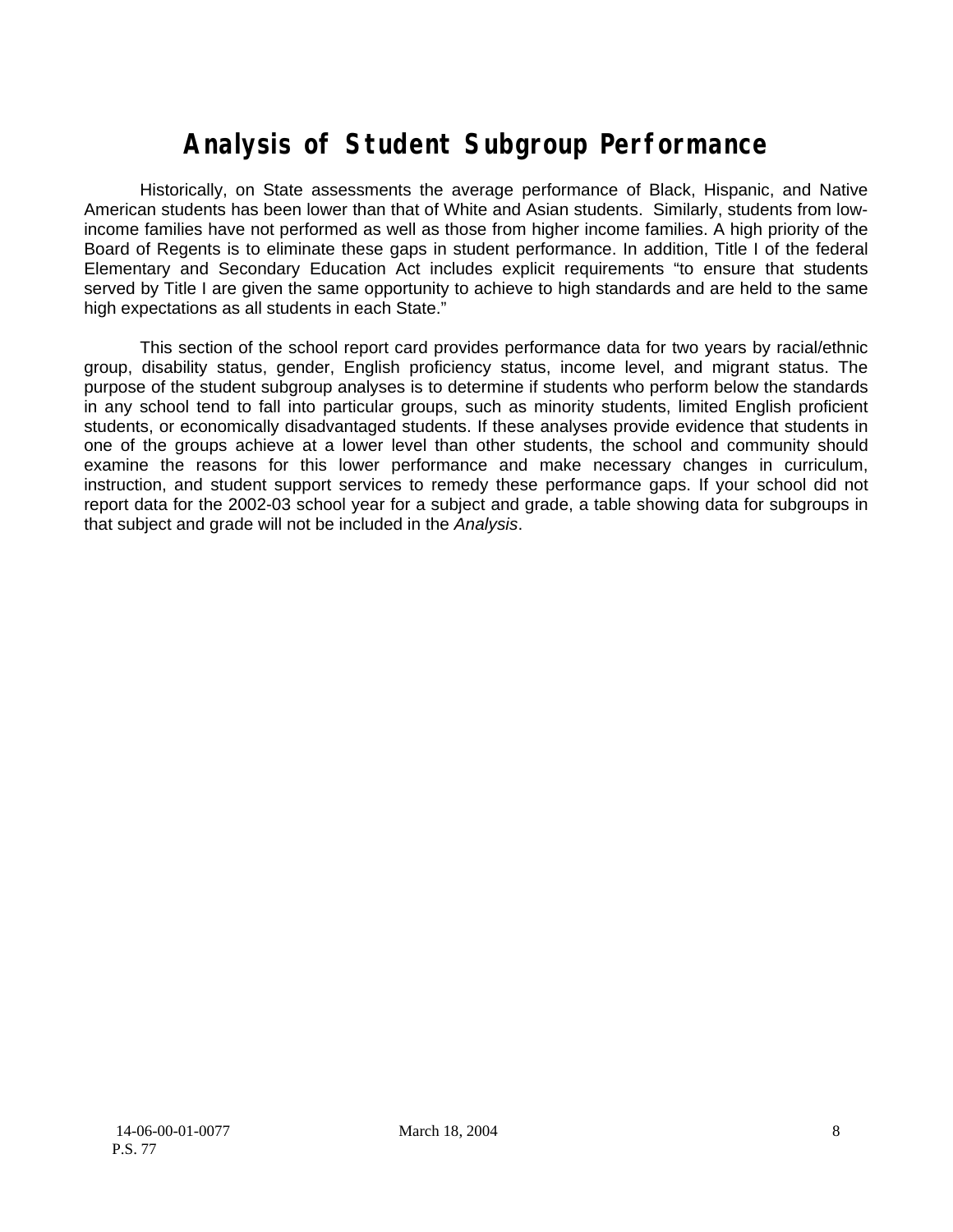### English Language Arts

|                                              | ັ<br>$2001 - 02$                                                                   |         |         |               | 2002-03                                                           |             |             |           |
|----------------------------------------------|------------------------------------------------------------------------------------|---------|---------|---------------|-------------------------------------------------------------------|-------------|-------------|-----------|
| <b>Student Subgroup</b>                      | <b>Percentages of Tested</b><br><b>Students Scoring at Levels</b><br><b>Tested</b> |         |         | <b>Tested</b> | <b>Percentages of Tested</b><br><b>Students Scoring at Levels</b> |             |             |           |
|                                              |                                                                                    | $2 - 4$ | $3 - 4$ | 4             |                                                                   | $2 - 4$     | $3 - 4$     | 4         |
| <b>Results by Race/Ethnicity</b>             |                                                                                    |         |         |               |                                                                   |             |             |           |
| American Indian/Alaskan Native               | $\mathbf 0$                                                                        | 0%      | 0%      | 0%            | $\overline{2}$                                                    | s           | $\mathbf s$ | ${\tt s}$ |
| <b>Black</b>                                 | 17                                                                                 | 82%     | 41%     | 12%           | 20                                                                | 85%         | 45%         | 5%        |
| Hispanic                                     | 39                                                                                 | 92%     | 41%     | 5%            | 26                                                                | 92%         | 42%         | 8%        |
| Asian or Pacific Islander                    | $\mathbf{1}$                                                                       | s       | s       | s             | 3                                                                 | s           | s           | s         |
| White                                        | 4                                                                                  | s       | s       | s             | $\overline{7}$                                                    | 86%         | 71%         | 14%       |
| Total                                        | 61                                                                                 | 90%     | 39%     | 8%            | 58                                                                | 90%         | 48%         | 7%        |
| Small Group Totals (s)                       | 5                                                                                  | 100%    | 20%     | 20%           | 5                                                                 | 100%        | 60%         | 0%        |
| <b>Results by Disability Status</b>          |                                                                                    |         |         |               |                                                                   |             |             |           |
| General-education students                   | 45                                                                                 | 91%     | 47%     | 11%           | 47                                                                | 98%         | 57%         | 9%        |
| Students with disabilities                   | 16                                                                                 | 88%     | 19%     | 0%            | 11                                                                | 55%         | 9%          | 0%        |
| Total                                        | 61                                                                                 | 90%     | 39%     | 8%            | 58                                                                | 90%         | 48%         | 7%        |
| <b>Results by Gender</b>                     |                                                                                    |         |         |               |                                                                   |             |             |           |
| Female                                       | 32                                                                                 | 91%     | 44%     | 13%           | 22                                                                | 91%         | 41%         | 14%       |
| Male                                         | 29                                                                                 | 90%     | 34%     | 3%            | 36                                                                | 89%         | 53%         | 3%        |
| Total                                        | 61                                                                                 | 90%     | 39%     | 8%            | 58                                                                | 90%         | 48%         | 7%        |
| <b>Results by English Proficiency Status</b> |                                                                                    |         |         |               |                                                                   |             |             |           |
| English proficient                           | 51                                                                                 | 88%     | 43%     | 10%           | 54                                                                | s           | s           | s         |
| Limited English proficient                   | 10                                                                                 | 100%    | 20%     | 0%            | 4                                                                 | $\mathbf s$ | $\mathbf s$ | s         |
| Total                                        | 61                                                                                 | 90%     | 39%     | 8%            | 58                                                                | 90%         | 48%         | 7%        |
| <b>Results by Income Level</b>               |                                                                                    |         |         |               |                                                                   |             |             |           |
| Economically disadvantaged                   | 41                                                                                 | 90%     | 37%     | 10%           | 55                                                                | s           | s           | s         |
| Not disadvantaged                            | 20                                                                                 | 90%     | 45%     | 5%            | 3                                                                 | s           | s           | ${\tt s}$ |
| Total                                        | 61                                                                                 | 90%     | 39%     | 8%            | 58                                                                | 90%         | 48%         | 7%        |
| <b>Results by Migrant Status</b>             |                                                                                    |         |         |               |                                                                   |             |             |           |
| Migrant family                               | $\mathbf 0$                                                                        | 0%      | 0%      | 0%            | 1                                                                 | s           | s           | s         |
| Not migrant family                           | 61                                                                                 | 90%     | 39%     | 8%            | 57                                                                | s           | s           | s         |
| Total                                        | 61                                                                                 | 90%     | 39%     | 8%            | 58                                                                | 90%         | 48%         | 7%        |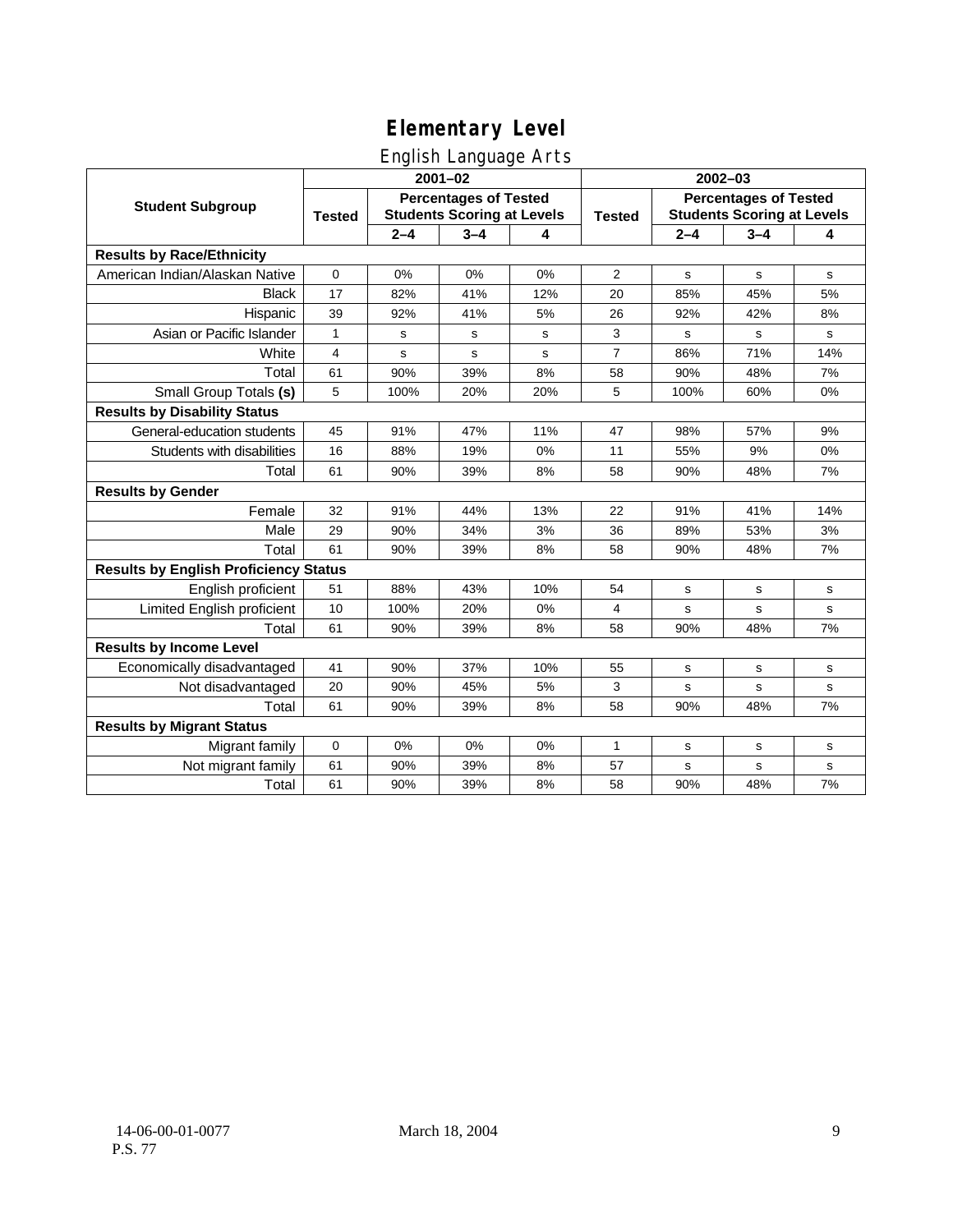### Mathematics

|                                              | $2001 - 02$                                                                        |         |             |               | $2002 - 03$                                                       |         |         |             |
|----------------------------------------------|------------------------------------------------------------------------------------|---------|-------------|---------------|-------------------------------------------------------------------|---------|---------|-------------|
| <b>Student Subgroup</b>                      | <b>Percentages of Tested</b><br><b>Students Scoring at Levels</b><br><b>Tested</b> |         |             | <b>Tested</b> | <b>Percentages of Tested</b><br><b>Students Scoring at Levels</b> |         |         |             |
|                                              |                                                                                    | $2 - 4$ | $3 - 4$     | 4             |                                                                   | $2 - 4$ | $3 - 4$ | 4           |
| <b>Results by Race/Ethnicity</b>             |                                                                                    |         |             |               |                                                                   |         |         |             |
| American Indian/Alaskan Native               | $\Omega$                                                                           | 0%      | 0%          | 0%            | $\overline{2}$                                                    | s       | S       | s           |
| <b>Black</b>                                 | 17                                                                                 | 76%     | 47%         | 12%           | 20                                                                | 85%     | 75%     | 10%         |
| Hispanic                                     | 54                                                                                 | 94%     | 46%         | 2%            | 49                                                                | 86%     | 47%     | 10%         |
| Asian or Pacific Islander                    | 1                                                                                  | s       | s           | s             | 3                                                                 | s       | s       | s           |
| White                                        | 5                                                                                  | s       | $\mathbf s$ | s             | 6                                                                 | 100%    | 67%     | 33%         |
| Total                                        | 77                                                                                 | 90%     | 45%         | 6%            | 80                                                                | 88%     | 57%     | 11%         |
| Small Group Totals (s)                       | 6                                                                                  | 83%     | 33%         | 33%           | 5                                                                 | 100%    | 80%     | 0%          |
| <b>Results by Disability Status</b>          |                                                                                    |         |             |               |                                                                   |         |         |             |
| General-education students                   | 60                                                                                 | 95%     | 52%         | 8%            | 64                                                                | 89%     | 66%     | 14%         |
| Students with disabilities                   | 17                                                                                 | 71%     | 24%         | 0%            | 16                                                                | 81%     | 25%     | 0%          |
| Total                                        | 77                                                                                 | 90%     | 45%         | 6%            | 80                                                                | 88%     | 57%     | 11%         |
| <b>Results by Gender</b>                     |                                                                                    |         |             |               |                                                                   |         |         |             |
| Female                                       | 39                                                                                 | 90%     | 46%         | 5%            | 34                                                                | 82%     | 53%     | 12%         |
| Male                                         | 38                                                                                 | 89%     | 45%         | 8%            | 46                                                                | 91%     | 61%     | 11%         |
| Total                                        | 77                                                                                 | 90%     | 45%         | 6%            | 80                                                                | 88%     | 57%     | 11%         |
| <b>Results by English Proficiency Status</b> |                                                                                    |         |             |               |                                                                   |         |         |             |
| English proficient                           | 54                                                                                 | 89%     | 50%         | 7%            | 53                                                                | 92%     | 72%     | 15%         |
| Limited English proficient                   | 23                                                                                 | 91%     | 35%         | 4%            | 27                                                                | 78%     | 30%     | 4%          |
| Total                                        | 77                                                                                 | 90%     | 45%         | 6%            | 80                                                                | 88%     | 57%     | 11%         |
| <b>Results by Income Level</b>               |                                                                                    |         |             |               |                                                                   |         |         |             |
| Economically disadvantaged                   | 44                                                                                 | 91%     | 45%         | 7%            | 75                                                                | 88%     | 60%     | 11%         |
| Not disadvantaged                            | 33                                                                                 | 88%     | 45%         | 6%            | 5                                                                 | 80%     | 20%     | 20%         |
| Total                                        | 77                                                                                 | 90%     | 45%         | 6%            | 80                                                                | 88%     | 57%     | 11%         |
| <b>Results by Migrant Status</b>             |                                                                                    |         |             |               |                                                                   |         |         |             |
| Migrant family                               | $\mathbf 0$                                                                        | 0%      | 0%          | 0%            | 1                                                                 | s       | s       | s           |
| Not migrant family                           | 77                                                                                 | 90%     | 45%         | 6%            | 79                                                                | s       | s       | $\mathbf s$ |
| Total                                        | 77                                                                                 | 90%     | 45%         | 6%            | 80                                                                | 88%     | 57%     | 11%         |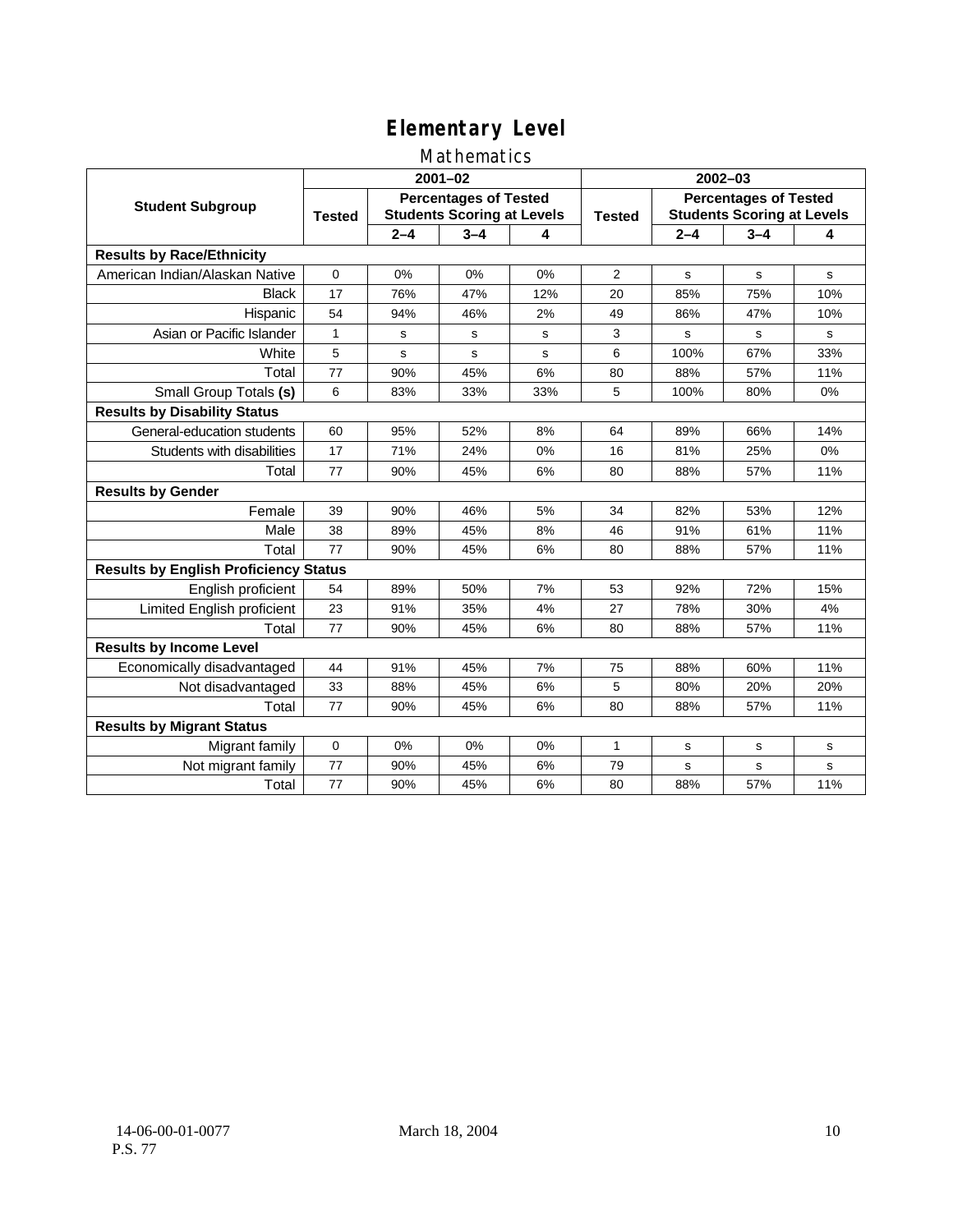### Science Multiple-Choice

|                                              | $2001 - 02$   |                                                                                              | $2002 - 03$    |                                                                                              |  |  |  |
|----------------------------------------------|---------------|----------------------------------------------------------------------------------------------|----------------|----------------------------------------------------------------------------------------------|--|--|--|
| <b>Student Subgroup</b>                      | <b>Tested</b> | <b>Percentages of</b><br><b>Tested</b><br><b>Students</b><br><b>Scoring above</b><br>the SDL | <b>Tested</b>  | <b>Percentages of</b><br><b>Tested</b><br><b>Students</b><br><b>Scoring above</b><br>the SDL |  |  |  |
| <b>Results by Race/Ethnicity</b>             |               |                                                                                              |                |                                                                                              |  |  |  |
| American Indian/Alaskan Native               | 0             | 0%                                                                                           | $\overline{2}$ | s                                                                                            |  |  |  |
| <b>Black</b>                                 | 17            | 53%                                                                                          | 20             | 60%                                                                                          |  |  |  |
| Hispanic                                     | 55            | 33%                                                                                          | 49             | 37%                                                                                          |  |  |  |
| Asian or Pacific Islander                    | $\mathbf{1}$  | s                                                                                            | 3              | s                                                                                            |  |  |  |
| White                                        | 5             | s                                                                                            | 6              | 67%                                                                                          |  |  |  |
| Total                                        | 78            | 40%                                                                                          | 80             | 46%                                                                                          |  |  |  |
| Small Group Totals (s)                       | 6             | 67%                                                                                          | 5              | 60%                                                                                          |  |  |  |
| <b>Results by Disability Status</b>          |               |                                                                                              |                |                                                                                              |  |  |  |
| General-education students                   | 61            | 48%                                                                                          | 64             | 52%                                                                                          |  |  |  |
| Students with disabilities                   | 17            | 12%                                                                                          | 16             | 25%                                                                                          |  |  |  |
| Total                                        | 78            | 40%                                                                                          | 80             | 46%                                                                                          |  |  |  |
| <b>Results by Gender</b>                     |               |                                                                                              |                |                                                                                              |  |  |  |
| Female                                       | 40            | 40%                                                                                          | 33             | 39%                                                                                          |  |  |  |
| Male                                         | 38            | 39%                                                                                          | 47             | 51%                                                                                          |  |  |  |
| Total                                        | 78            | 40%                                                                                          | 80             | 46%                                                                                          |  |  |  |
| <b>Results by English Proficiency Status</b> |               |                                                                                              |                |                                                                                              |  |  |  |
| English proficient                           | 55            | 45%                                                                                          | 53             | 62%                                                                                          |  |  |  |
| Limited English proficient                   | 23            | 26%                                                                                          | 27             | 15%                                                                                          |  |  |  |
| Total                                        | 78            | 40%                                                                                          | 80             | 46%                                                                                          |  |  |  |
| <b>Results by Income Level</b>               |               |                                                                                              |                |                                                                                              |  |  |  |
| Economically disadvantaged                   | 44            | 41%                                                                                          | 75             | 48%                                                                                          |  |  |  |
| Not disadvantaged                            | 34            | 38%                                                                                          | 5              | 20%                                                                                          |  |  |  |
| Total                                        | 78            | 40%                                                                                          | 80             | 46%                                                                                          |  |  |  |
| <b>Results by Migrant Status</b>             |               |                                                                                              |                |                                                                                              |  |  |  |
| Migrant family                               | 0             | 0%                                                                                           | $\mathbf{1}$   | ${\tt s}$                                                                                    |  |  |  |
| Not migrant family                           | 78            | 40%                                                                                          | 79             | s                                                                                            |  |  |  |
| Total                                        | 78            | 40%                                                                                          | 80             | 46%                                                                                          |  |  |  |